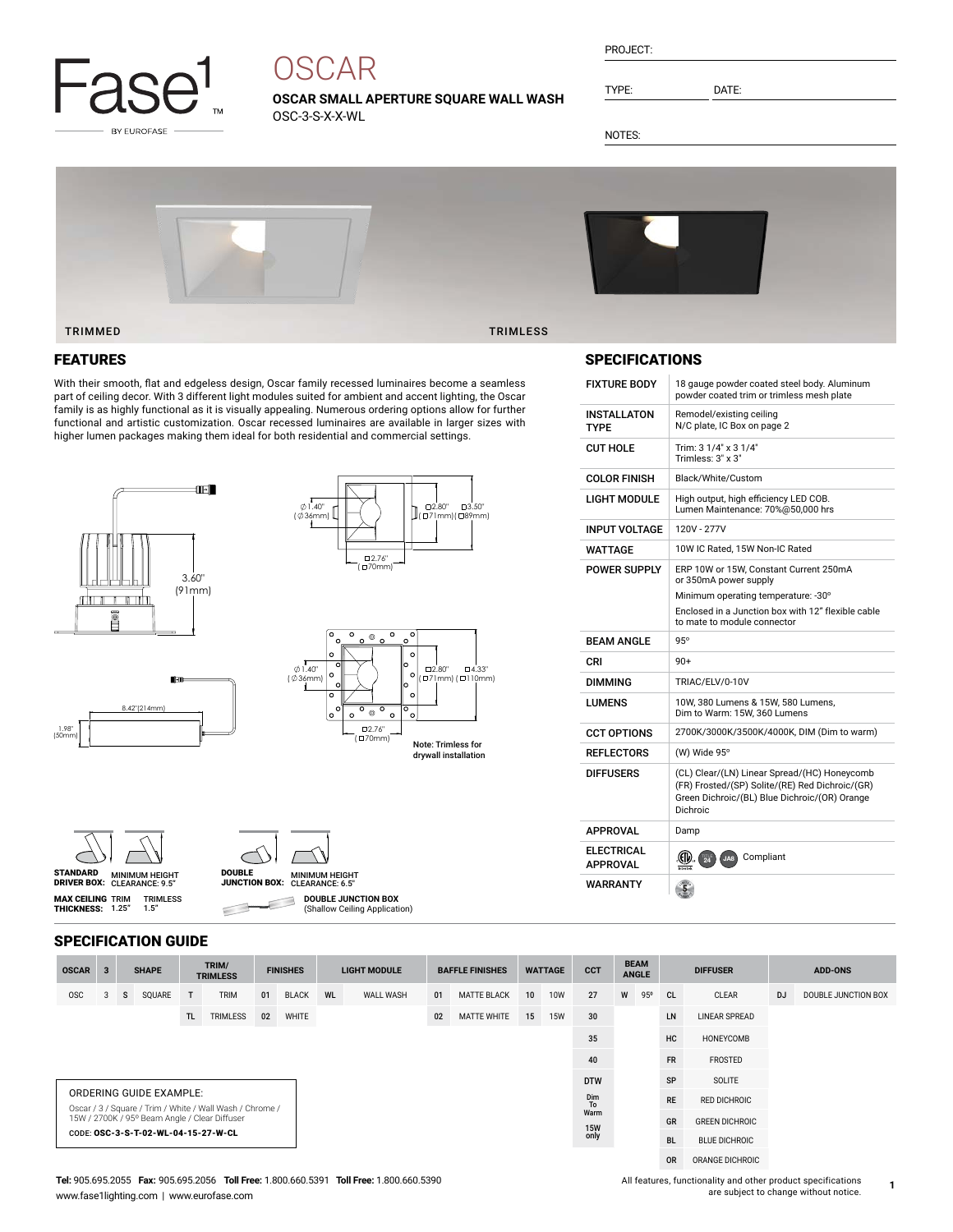

## OSCAR

**OSCAR SMALL APERTURE SQUARE WALL WASH** OSC-3-S-X-X-WL

#### REFLECTOR OPTIONS **BAFFLE FINISHES**



#### DIFFUSER OPTIONS

|                      |                        |                                  |              |                        |             | $\bullet$ $\bullet$ $\bullet$ $\bullet$ |                                   |                |
|----------------------|------------------------|----------------------------------|--------------|------------------------|-------------|-----------------------------------------|-----------------------------------|----------------|
| Clear<br>Lens<br>CL) | Spread<br>Lens<br>(LN) | Linear Honeycomb Frosted<br>(HC) | Lens<br>(FR) | Solite<br>Lens<br>(SP) | Red<br>(RE) | Green<br>Dichroic Dichroic<br>(GR)      | Blue<br>Dichroic Dichroic<br>(BL) | Orange<br>(OR) |

#### NEW CONSTRUCTION PLATES + IC BOXES





**DOUBLE JUNCTION BOX** (Shallow Ceiling Application)

TRIM **AT/IC Box:** 30531-021 **IC Box:** 30531-017

```
CUT HOLE:
Trim: 3 1/4" x 3 1/4"
Trimless: 3" x 3"
```
**TRIMLESS AT/IC Box:** 30532-023 **IC Box:** 30532-014 CUT HOLE:

Trim: 3 1/4" x 3 1/4" Trimless: 3" x 3"

15.00" (381mm) 12.00" (304mm) 11.25" (285mm) пJ 14.79" MIN (376mm) 26" MAX (660mm)

#### DRIVERS

- Compatible with TRIAC (forward-phase or leading-edge) ELV (reverse-phase or trailing edge) and 0-10V dimmers.
- ESSxxxW models: TRIAC and ELV dimming only at 120 Vac
- ESSxxxW models: ELV dimming only at 230 Vac
- 90° C maximum case hot spot temperature
- Class 2 power supply
- Lifetime: 50,000 hours at 70° case hot spot temperature (some models have a higher lifetime)
- IP64-rated (IP66 for ESST) case with silicone-based potting
- Protections: Output open load, over-current and short-circuit (hiccup), and over-temperature with auto recovery.
- Conducted and radiated EMI: Compliant with FCC CFR Title 47 Part 15 Class B (120 Vac) and Class A (277 Vac), and EN55015 (CISPR 15) at 220, 230, and 240 Vac.
- Complies with ENERGY STAR®, DLC (DesignLight Consortium®) and CA Title 24 technical requirements
- Worldwide safety approvals





#### ADD-ONS